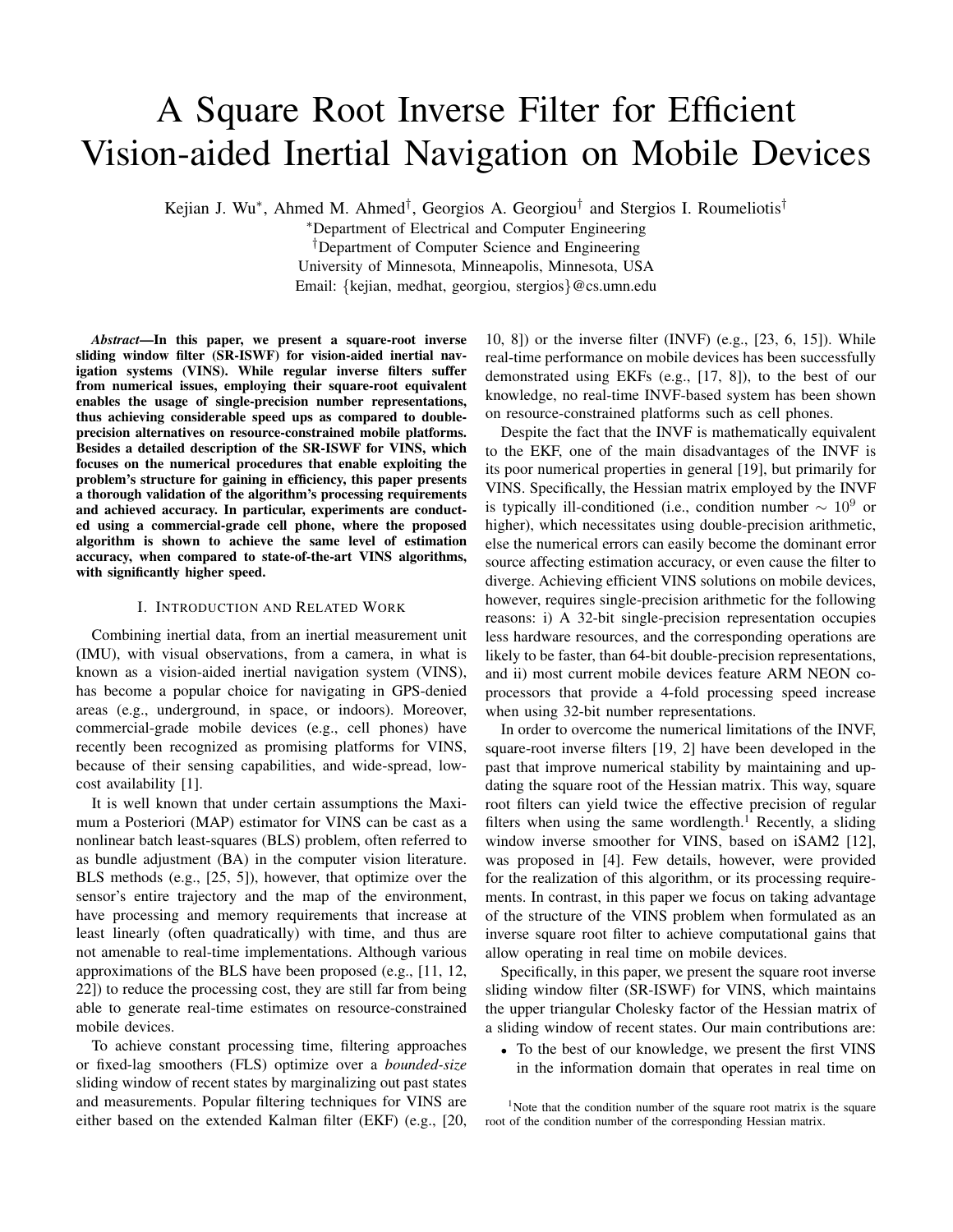resource-constrained devices, specifically, cell phones.

- *•* Our implementation of the proposed algorithm achieves more than double the speed, with comparable accuracy, of the multi-state constraint Kalman filter (MSC-KF) [20], which has been successfully demonstrated on mobile devices. Similar results are achieved when compared with the short-term smoother in [4].
- *•* The proposed SR-ISWF for VINS handles limitations of low-cost devices, by estimating on-the-fly the IMU-camera extrinsic calibration parameters, timesynchronization, and the camera's rolling shutter time.

The rest of this paper is structured as follows: In Section II, we briefly overview the key components of a VINS. Section III presents the derivations of the proposed SR-ISWF algorithm that leads to efficient implementations. Experimental results over several cell phone datasets are shown in Section IV, comparing the performance of the proposed SR-ISWF against state-of-the-art VINS. Finally, Section V concludes the paper.

### II. VISION-AIDED INERTIAL NAVIGATION SYSTEM (VINS)

In this section, we provide a brief description of the key components of the proposed VINS.

## *A. System State*

At each time step *k*, the system maintains the following state vector

$$
\mathbf{x}_{k} = \begin{bmatrix} \mathbf{x}_{S}^{T} & \mathbf{x}_{C_{k-M+1}}^{T} & \cdots & \mathbf{x}_{C_{k}}^{T} & \mathbf{x}_{P}^{T} & \mathbf{x}_{E_{k}}^{T} \end{bmatrix}^{T} (1)
$$

where  $x<sub>S</sub>$  is the state vector of the current SLAM features under estimation, with  $\mathbf{x}_S = \begin{bmatrix} {}^G \mathbf{p}_{f_1}^T & \cdots & {}^G \mathbf{p}_{f_n}^T \end{bmatrix}^T$ , and  ${}^G \mathbf{p}_{f_j}$ , for  $j = 1, \dots, n$ , denotes the Euclidean coordinates of the point feature  $f_j$  in the global frame  $\{G\}$ .  $\mathbf{x}_{C_i}$ , for  $i = k + 1$  $M-1, \dots, k$ , represents the state vector of the cloned<sup>2</sup> IMU poses at time step *i*, where *M* is the size of the sliding window. Each cloned state is defined as

$$
\mathbf{x}_{C_i} = \begin{bmatrix} {}^{I_i} \mathbf{q}_G^T & {}^{G} \mathbf{p}_{I_i}^T & t_{d_i} \end{bmatrix}^T \tag{2}
$$

where  $I_i$ **q** $_G$  is the quaternion representation of the orientation of the global frame  $\{G\}$  in the IMU's frame of reference  $\{I_i\}$ ,  ${}^{G}$ **p**<sub>*I<sub>i</sub>*</sub> is the position of  $\{I_i\}$  in  $\{G\}$ , and  $t_{d_i}$  is the IMU-camera time offset,<sup>3</sup> at time step  $i$ , similar to the definition in [8]. The parameter state vector,  $\mathbf{x}_P$ , consists of the constant parameters:

$$
\mathbf{x}_P = \begin{bmatrix} {}^{t}\mathbf{q}_C^T & {}^{t}\mathbf{p}_C^T & t_r \end{bmatrix}^T \tag{3}
$$

where  ${}^{I}$ **q** $_{C}$  is the quaternion representation of the orientation of the camera frame *{C}* in the IMU's frame of reference  $\{I\}$ ,  $^I$ **p**<sub>*C*</sub> is the position of  $\{C\}$  in  $\{I\}$ , and  $t_r$  is the rollingshutter time of the camera (i.e., the readout time of each image, which is constant). Finally, the states necessary for modelling

<sup>2</sup>We refer to the same stochastic cloning as in the MSCKF [20], for maintaining past IMU poses in a sliding window estimator.

<sup>3</sup>The IMU and camera operate at different frequencies, and the time stamps reported by the camera are not accurate. Thus, the unknown time difference between the two sensors is time-varying and needs to be estimated per image.

the IMU biases and determining the sensor's current speed are kept in

$$
\mathbf{x}_{E_k} = \begin{bmatrix} \mathbf{b}_{g_k}^T & \mathbf{G} \mathbf{v}_{I_k}^T & \mathbf{b}_{a_k}^T \end{bmatrix}^T \tag{4}
$$

where  $\mathbf{b}_{g_k}$  and  $\mathbf{b}_{a_k}$  correspond to the gyroscope and accelerometer biases, respectively, and  ${}^{G}$ **v**<sub>*Ik*</sub> is the velocity of *{I}* in *{G}*, at time step *k*.

# *B. Inertial Measurement Equations and Corresponding Cost Terms*

The IMU provides measurements of the device's rotational velocity and linear acceleration contaminated by white Gaussian noise and time-varying biases. The biases are modelled as random walks driven by white, zero-mean Gaussian noise processes  $\mathbf{n}_{wa}(t)$  and  $\mathbf{n}_{wa}(t)$  [see (6)], while the gyroscope and accelerometer measurements,  $\omega_m(t)$  and  $\mathbf{a}_m(t)$  are:

$$
\omega_m(t) = \frac{\nu_a(t) + \mathbf{b}_g(t) + \mathbf{n}_g(t)}{\mathbf{a}_m(t) = \mathbf{C}(\frac{q_a(t)}{(\mathbf{a}(t))^2(\mathbf{a}(t) - \mathbf{c}_g) + \mathbf{b}_a(t) + \mathbf{n}_a(t))}
$$
(5)

where the noise terms,  $\mathbf{n}_q(t)$  and  $\mathbf{n}_q(t)$  are modelled as zeromean, white Gaussian noise processes, while the gravitational acceleration *<sup>G</sup>***g** is considered a known deterministic constant. The device's rotational velocity  $^I\omega(t)$  and linear acceleration  $G_{\bf a}(t)$ , in (5), can be used to relate consecutive IMU poses through the device's continuous-time system equations:

$$
\begin{aligned}\n^I \dot{\mathbf{q}}_G(t) &= \frac{1}{2} \mathbf{\Omega} (\boldsymbol{\omega}_m(t) - \mathbf{b}_g(t) - \mathbf{n}_g(t))^T \mathbf{q}_G(t) \\
^G \dot{\mathbf{v}}_I(t) &= \mathbf{C} (\,^I \mathbf{q}_G(t))^T (\mathbf{a}_m(t) - \mathbf{b}_a(t) - \mathbf{n}_a(t)) + \,^G \mathbf{g} \\
^G \dot{\mathbf{p}}_I(t) &= \,^G \mathbf{v}_I(t) \qquad \dot{\mathbf{b}}_a(t) = \mathbf{n}_{wa}(t) \qquad \dot{\mathbf{b}}_g(t) = \mathbf{n}_{wg}(t) \\
^I \dot{\mathbf{q}}_C(t) &= \,0 \qquad^I \dot{\mathbf{p}}_C(t) = 0 \qquad \dot{t}_d(t) = \mathbf{n}_{td}(t) \qquad \dot{t}_r(t) = 0 \qquad (6)\n\end{aligned}
$$

where,  $\Omega(\omega) \triangleq$ [ *−⌊ω⌋ ω −ω <sup>T</sup>* 0 ] for  $\omega \in \mathbb{R}^3$ , and the IMUcamera time offset  $t_d$  is modelled as random walk driven by the white zero-mean Gaussian noise process **n***td*.

Given the inertial measurements  $\mathbf{u}_{k,k+1} = \begin{bmatrix} \boldsymbol{\omega}_{m_k}^T & \mathbf{a}_{m_k}^T \end{bmatrix}^T$ , analytical integration of (6) within the time interval  $[t_k, t_{k+1}]$ is used to determine the discrete-time system equations [24], which imposes a constraint between the consecutive states  $\mathbf{x}_{I_k}$ and  $\mathbf{x}_{I_{k+1}}$  as:

$$
\mathbf{x}_{I_{k+1}} = \mathbf{f}(\mathbf{x}_{I_k}, \ \mathbf{u}_{k,k+1} - \mathbf{w}_{k,k+1}) \tag{7}
$$

where  $\mathbf{x}_{I_k} = \begin{bmatrix} \mathbf{x}_{C_k}^T & \mathbf{x}_{E_k}^T \end{bmatrix}^T$ , and  $\mathbf{w}_{k,k+1}$  is the discrete-time zero-mean white Gaussian noise affecting the IMU measurements with covariance  $Q_k$ .

Linearizing (7), around the state estimates  $\hat{\mathbf{x}}_{I_k}$  and  $\hat{\mathbf{x}}_{I_{k+1}}$ , results in the following IMU measurement model, relating the error states  $\widetilde{\mathbf{x}}_{I_k}$  and  $\widetilde{\mathbf{x}}_{I_{k+1}}$ :

$$
\widetilde{\mathbf{x}}_{I_{k+1}} = (\mathbf{f}(\widehat{\mathbf{x}}_{I_k}, \mathbf{u}_{k,k+1}) - \widehat{\mathbf{x}}_{I_{k+1}}) + \Phi_{k+1,k} \widetilde{\mathbf{x}}_{I_k} + \mathbf{G}_{k+1,k} \mathbf{w}_{k,k+1}
$$
(8)

where  $\Phi_{k+1,k}$  and  $G_{k+1,k}$  are the corresponding Jacobians. In this paper, we define the error state  $\tilde{\mathbf{x}}$  as the difference between the true state **x** and the state estimate **ˆx** employed for linearization (i.e.,  $\tilde{\mathbf{x}} = \mathbf{x} - \hat{\mathbf{x}}$ ), while for the quaternion **q** we employ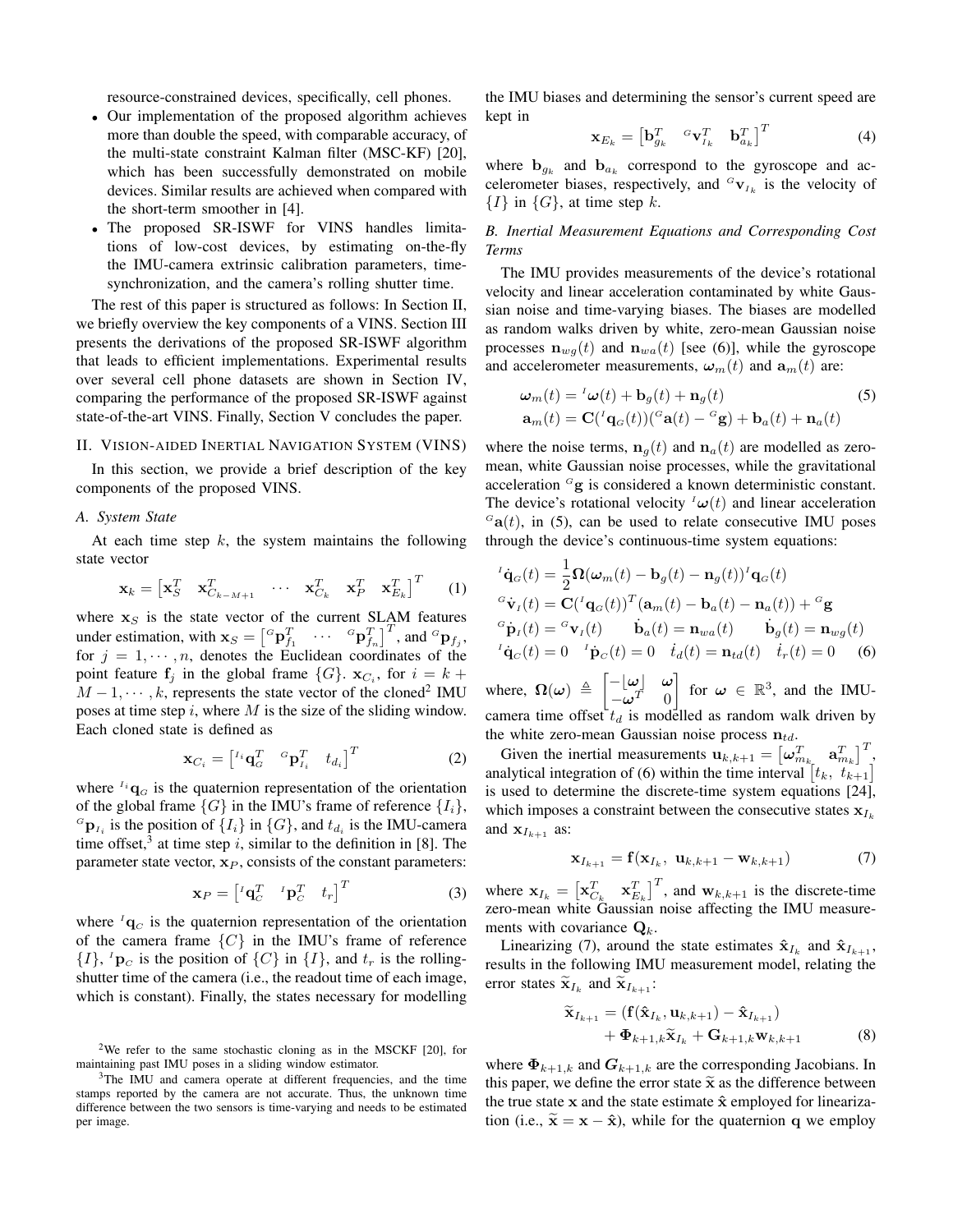a multiplicative error model  $\tilde{\mathbf{q}} = \mathbf{q} \otimes \hat{\mathbf{q}}^{-1} \simeq \left[\frac{1}{2}\delta\theta^T \quad 1\right]^T$ , where  $\delta\theta$  is a minimal representation of the attitude error.

Hence, the inertial measurements  $\mathbf{u}_{k,k+1}$  contribute a linearized cost term of the form:

$$
\mathcal{C}_{u}(\widetilde{\mathbf{x}}_{I_{k}}, \widetilde{\mathbf{x}}_{I_{k+1}}) = || [\mathbf{\Phi}_{k+1,k} \quad -\mathbf{I}] \begin{bmatrix} \widetilde{\mathbf{x}}_{I_{k}} \\ \widetilde{\mathbf{x}}_{I_{k+1}} \end{bmatrix} - (\widehat{\mathbf{x}}_{I_{k+1}} - \mathbf{f}(\widehat{\mathbf{x}}_{I_{k}}, \mathbf{u}_{k,k+1})) ||_{\mathbf{Q}'_{k}}^2 \qquad (9)
$$

where  $\mathbf{Q}'_k = \mathbf{G}_{k+1,k} \mathbf{Q}_k \mathbf{G}_{k+1,k}^T$ .

# *C. Visual Measurement Equations and Corresponding Cost Terms*

We use point features extracted from consecutive images as visual measurements to be processed by the estimator. When working with commercial-grade mobile devices (e.g., cell phones), the images suffer from the rolling-shutter effect; that is the image pixel rows are read sequentially in time, so each row has a different actual observation time. In addition, there exists a time-varying offset between the IMU and the camera's time stamps (i.e., the two clocks are not synchronized). To handle these issues, we use the interpolation model of [8], where each camera pose is interpolated using the two closest cloned poses. In particular, the measurement model is:

$$
\mathbf{z}_k^j = \mathbf{h} \left( {}^{C_{k+1}} \mathbf{p}_{f_j} \right) + \mathbf{n}_k^j = \pi \left( {}^{C_{k+1}} \mathbf{p}_{f_j} \right) + \mathbf{n}_k^j \tag{10}
$$

with  $\pi([x \ y \ z]^T) = \left[\frac{x}{z} \ \frac{y}{z}\right]^T$ , where  $C_{k+t}$  **p**<sub>*f<sub>j</sub>* is the</sub> feature position expressed in the camera frame of reference at the exact image-acquisition time instant,  $\mathbf{n}_k^j$  is zero-mean, white Gaussian noise with covariance  $\sigma^2 \mathbf{I}_2$ , and  $\mathbf{I}_2$  is the  $2 \times 2$  identity matrix. Note that without loss of generality, we express the feature measurement (10) in normalized pixel coordinates, after we perform intrinsic camera calibration offline [3]. Linearizing (10) around current state estimates (where the feature positions are obtained through triangulation using all the measurements in the current window) yields:

$$
\widetilde{\mathbf{z}}_k^j = \mathbf{H}_{x,k}^j \ \widetilde{\mathbf{x}}_F + \mathbf{H}_{f,k}^j \ G \widetilde{\mathbf{p}}_{f_j} + \mathbf{n}_k^j \tag{11}
$$

where  $\mathbf{H}_{x,k}^j$  and  $\mathbf{H}_{f,k}^j$  are the corresponding Jacobians evaluated at the state estimate  $\hat{\mathbf{x}}_k$ , and we define

$$
\mathbf{x}_F = \begin{bmatrix} \mathbf{x}_{C_{k-M+1}}^T & \cdots & \mathbf{x}_{C_k}^T & \mathbf{x}_P^T & \mathbf{x}_{E_k}^T \end{bmatrix}^T
$$
 (12)

which is the state vector comprising all current states except the SLAM features. Stacking together all  $N_i$  observations to this feature, we get:

$$
\widetilde{\mathbf{z}}^{j} = \mathbf{H}_{x}^{j} \widetilde{\mathbf{x}}_{F} + \mathbf{H}_{f}^{j} {^{G}} \widetilde{\mathbf{p}}_{f_{j}} + \mathbf{n}^{j}
$$
(13)

Consider a square orthonormal matrix  $\mathbf{Q}_j$ , partitioned as  $\mathbf{Q}_j$  =  $\mathbf{S}_j$   $\mathbf{U}_j$ , where the 3 columns of  $\mathbf{S}_j$  span the column space of  $\mathbf{H}_{f}^{j}$ , while the  $2N_{j}$  – 3 rows of  $\mathbf{U}_{j}$ , its left nullspace. Then, the visual measurements  $z^j$  contribute a linearized cost term:

$$
\mathcal{C}_{z}(\widetilde{\mathbf{x}}_{F}, {}^{G}\widetilde{\mathbf{p}}_{f_{j}}) = ||\mathbf{H}_{x}^{j}\widetilde{\mathbf{x}}_{F} + \mathbf{H}_{f}^{j} {}^{G}\widetilde{\mathbf{p}}_{f_{j}} - \widetilde{\mathbf{z}}^{j}||_{\sigma^{2}\mathbf{I}_{2N_{j}}}^{2}
$$
(14)  

$$
= ||\mathbf{Q}_{j}^{T}\mathbf{H}_{x}^{j}\widetilde{\mathbf{x}}_{F} + \mathbf{Q}_{j}^{T}\mathbf{H}_{f}^{j} {}^{G}\widetilde{\mathbf{p}}_{f_{j}} - \mathbf{Q}_{j}^{T}\widetilde{\mathbf{z}}^{j}||_{\sigma^{2}\mathbf{I}_{2N_{j}}}^{2}
$$

$$
= ||\mathbf{S}_{j}^{T} \mathbf{H}_{x}^{j} \tilde{\mathbf{x}}_{F} + \mathbf{S}_{j}^{T} \mathbf{H}_{f}^{j} \tilde{\mathbf{p}}_{f_{j}} - \mathbf{S}_{j}^{T} \tilde{\mathbf{z}}^{j} ||_{\sigma^{2} \mathbf{I}_{3}}^{2} + ||\mathbf{U}_{j}^{T} \mathbf{H}_{x}^{j} \tilde{\mathbf{x}}_{F} - \mathbf{U}_{j}^{T} \tilde{\mathbf{z}}^{j} ||_{\sigma^{2} \mathbf{I}_{2N_{j}-3}}^{2} = ||\mathbf{F}_{1}^{j} \tilde{\mathbf{x}}_{F} + \mathbf{R}_{f}^{j} \tilde{\mathbf{p}}_{f_{j}}^{G} - \tilde{\mathbf{z}}_{1}^{j} ||_{\sigma^{2} \mathbf{I}_{2}}^{2}
$$
(15)

$$
= ||\mathbf{F}_1^j \widetilde{\mathbf{x}}_F + \mathbf{R}_f^j \widetilde{\mathbf{p}}_{f_j} - \widetilde{\mathbf{z}}_1^j||_{\sigma^2 \mathbf{I}_3}^2
$$
(15)

$$
+ \left\| \mathbf{F}_2^j \widetilde{\mathbf{x}}_F - \widetilde{\mathbf{z}}_2^j \right\|_{\sigma^2 \mathbf{I}_{2N_j - 3}}^2 \tag{16}
$$

$$
= \mathcal{C}_{z^1}(\widetilde{\mathbf{x}}_F, {}^G \widetilde{\mathbf{p}}_{f_j}) + \mathcal{C}_{z^2}(\widetilde{\mathbf{x}}_F)
$$
 (17)

with

$$
\mathbf{F}_1^j \triangleq \mathbf{S}_j^T \mathbf{H}_x^j \quad \mathbf{F}_2^j \triangleq \mathbf{U}_j^T \mathbf{H}_x^j \quad \mathbf{R}_f^j \triangleq \mathbf{S}_j^T \mathbf{H}_f^j
$$
  

$$
\widetilde{\mathbf{z}}_1^j \triangleq \mathbf{S}_j^T \widetilde{\mathbf{z}}_2^j \quad \widetilde{\mathbf{z}}_2^j \triangleq \mathbf{U}_j^T \widetilde{\mathbf{z}}_2^j \tag{18}
$$

To perform the above orthonormal transformation, i.e., to compute (18), we apply Givens rotations [7] (pages 252-253) to triangularize  $\mathbf{H}_f^j$ , while the other quantities are obtained *in place* through the Givens process. As a result of this Givens, in (18), the Jacobian  $\mathbf{R}_f^j$  is square and upper-triangular, while  $\mathbf{F}_2^j$  is block upper-triangular. These structures will lead us to efficient update steps later on.

# *D. Visual-Information Management*

Our VINS employs two types of visual measurements, as in [20, 21, 16], so as to provide high estimation accuracy while remaining computationally efficient. Hence, we designed an information management module, which classifies the observed features, so as to be appropriately processed, into two categories:

*•* SLAM features: These features are added in the state vector (1) and updated across time. In terms of the cost function in (17),  $C_{z<sup>1</sup>}$  is used for initializing new SLAM features, while  $C_{z^2}$  is exploited for state update.

By maintaining a structure of the scene, SLAM features increase the estimation accuracy and improve the estimator's robustness, especially when viewed over many frames. This, however, comes at higher cost as compared to the MSCKF features (described later on). Hence, the information manager selects as new SLAM features those whose tracks span the entire sliding window (since these tracks are likely to last longer), while limits the number of SLAM features in the estimator. Once a SLAM feature is successfully initialized by the filter, it stays in the VINS state vector until the track is lost (i.e., when this feature is no longer observed by the newest pose in the sliding window); then this feature will be marginalized and removed from the state vector. Note that this is still a sliding window scheme though SLAM features can stay longer than the window-size duration dictates.

**MSCKF** features: These features are processed as in the MSC-KF approach  $[20]$ , hence the name,<sup>4</sup> where the feature states are marginalized from the measurement equation (13) to generate constraints between poses. Compared with SLAM, this approach directly exploits the cost term  $C_{z^2}$  in (17). Note, however, that all the

<sup>4</sup>Throughout this paper, we use the term "MSC-KF" to denote the algorithm itself in [20], while "MSCKF features" signifies the features processed in such a manner.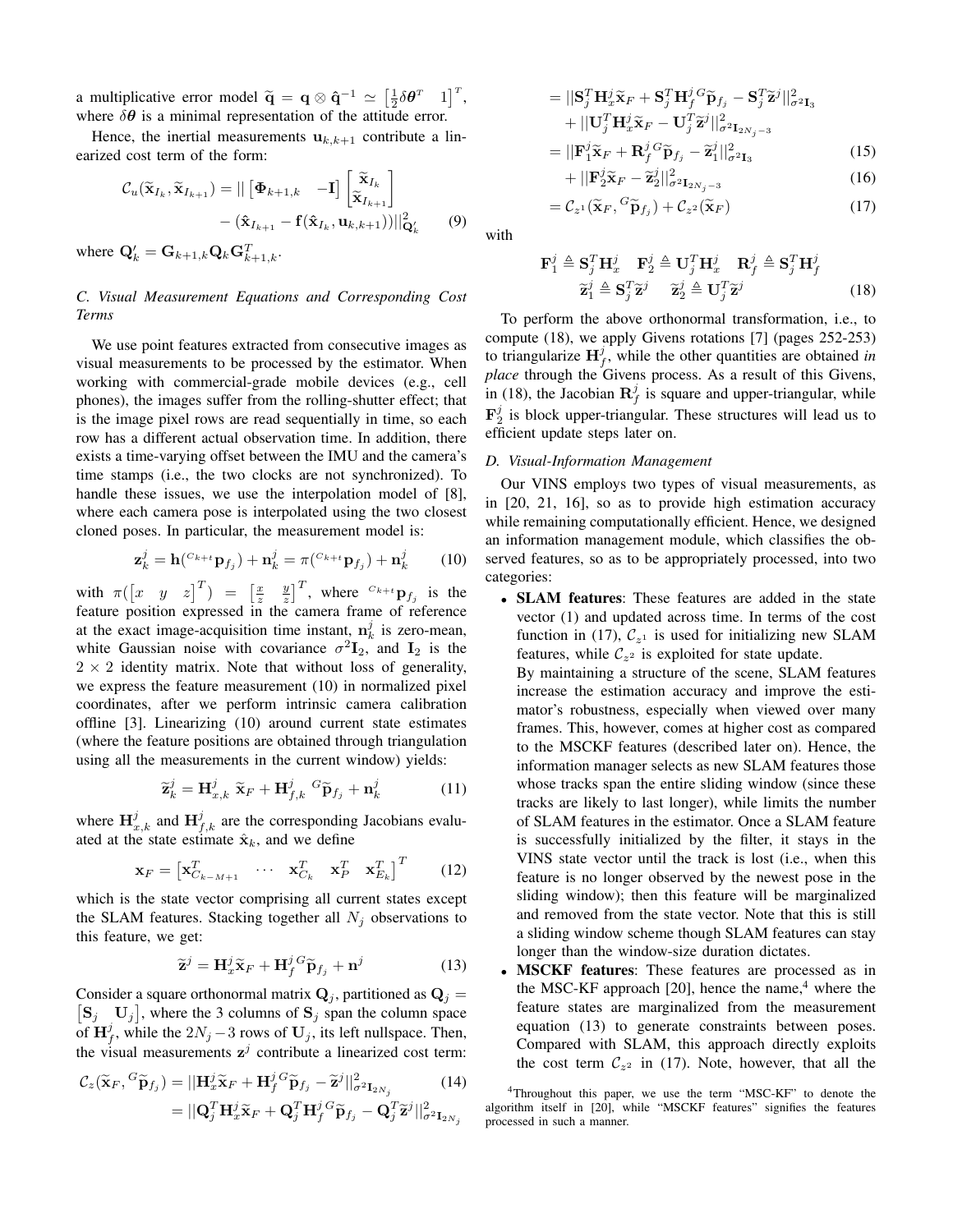information on the poses from the measurements is absorbed into  $C_{z^2}$ , since  $C_{z^1}$  contains only information about the feature's position.

MSCKF feature measurements provide "local" information relating multiple poses in each sliding window. They require less computations than SLAM since their feature states are not directly estimated. After the SLAM features have been selected, the information manager classifies all the remaining feature tracks into the MSCKF category.

Finally, and in order to address the processing limitations of resource-constrained platforms, the information manager trades estimation accuracy for computational efficiency, by limiting the number of features processed in each update. Moreover, MSCKF features are selected based on their track lengths, with higher priority given to the longer tracks.

## III. ESTIMATION ALGORITHM DESCRIPTION

In this section, we describe in detail the main steps of the SR-ISWF algorithm. Our presentation will be from the cost function perspective: We first show the effect that each step has on the cost function being minimized, and then present the corresponding equations, with special attention to specific problem structures for efficient implementation.

At each time step *k*, our objective is to minimize the cost function  $\mathcal{C}_k^{\oplus}$  that contains all the information available so far:

$$
C_k^{\oplus} = C_{k-1} + C_u + C_{\mathbb{Z}_R} + C_{\mathbb{Z}_S} + C_{\mathbb{Z}_M}
$$
  
=  $C_{k-1} + C_u + C_{\mathbb{Z}_R} + C_{\mathbb{Z}_S} + C_{\mathbb{Z}_S} + C_{\mathbb{Z}_M}^2$  (19)

where  $\mathcal{C}_u$  represents the cost term arising from the IMU measurement  $\mathbf{u}_{k-1,k}$ ,  $\mathcal{C}_{\mathbb{Z}_R}$  from the visual re-observations of the active SLAM features,  $C_{\mathbb{Z}_S}$  from the camera measurements to new SLAM features (to be initialized), and  $C_{\mathbb{Z}_M}$  from the visual measurements to the MSCKF features. The new-SLAM cost term is further split into  $\mathcal{C}_{\mathbb{Z}_S^1}$  and  $\mathcal{C}_{\mathbb{Z}_S^2}$ , while the MSCKF cost term only consists of  $\mathcal{C}_{\mathbb{Z}_{M}^{2}}$ , according to (17) (see Sect. II-D). Finally, all the prior information obtained from the previous time step is contained in

$$
\mathcal{C}_{k-1}(\widetilde{\mathbf{x}}_{k-1}) = \|\mathbf{R}_{k-1}\widetilde{\mathbf{x}}_{k-1} - \mathbf{r}_{k-1}\|^2 \tag{20}
$$

where *∥ · ∥* denotes the standard vector 2-norm, **R***<sup>k</sup>−*<sup>1</sup> and **r***<sup>k</sup>−*<sup>1</sup> are the prior (upper-triangular) information *factor* matrix (i.e., the square root of the Hessian) and residual vector, respectively, and  $\tilde{\mathbf{x}}_{k-1} = \mathbf{x}_{k-1} - \hat{\mathbf{x}}_{k-1}$  the error state from time step  $k-1$  [see (1)]. Note that in (20),  $\mathbf{r}_{k-1} = \mathbf{0}$  and will be updated along with the information factor  $\mathbf{R}_{k-1}$ .

We hereafter describe how the SR-ISWF algorithm combines each cost term in (19) to eventually obtain  $\mathcal{C}_k^{\oplus}$ . Meanwhile, we will show how the system's state vector evolves from  $\mathbf{x}_{k-1}$  to  $\mathbf{x}_k$ . An overview of the SR-ISWF algorithm is shown in Algorithm 1.

## *A. Propagation*

In our sliding window, a new pose state  $\mathbf{x}_{I_k}$  [see (7)] is added to the current state vector at each time step *k*:

$$
\mathbf{x}_k^{\ominus} = \begin{bmatrix} \mathbf{x}_{k-1}^T & \mathbf{x}_{I_k}^T \end{bmatrix}^T
$$
 (21)

# Algorithm 1 SR-ISWF

# Input:

- *•* Prior estimate **ˆx***<sup>k</sup>−*<sup>1</sup>
- *•* Upper-triangular prior information factor **R***<sup>k</sup>−*<sup>1</sup>
- *•* Inertial measurements **u***<sup>k</sup>−*1*,k*
- SLAM re-observation measurements  $\mathbb{Z}_R$
- New SLAM feature measurements  $\mathbb{Z}_S$
- MSCKF feature measurements  $\mathbb{Z}_M$

# Function Steps:

Propagation [see (23)] Marginalization [see (28)] Covariance factor recovery [see (33)] Information factor update:

- SLAM re-observations [see (37)]
- New SLAM features initialization [see (45)]
- New SLAM & MSCKF pose constraints [see (50) and (48)]

State update [see (53) and (54)]

using the IMU measurement  $\mathbf{u}_{k-1,k}$ . Hence the cost function, which initially comprised only the prior  $C_{k-1}$ , becomes

$$
C_k^{\ominus}(\widetilde{\mathbf{x}}_k^{\ominus}) = C_{k-1}(\widetilde{\mathbf{x}}_{k-1}) + C_u(\widetilde{\mathbf{x}}_{I_{k-1}}, \widetilde{\mathbf{x}}_{I_k})
$$
  
\n
$$
= ||\mathbf{R}_{k-1}\widetilde{\mathbf{x}}_{k-1} - \mathbf{r}_{k-1}||^2 + ||[\mathbf{\Phi}_{k,k-1} - \mathbf{I}] \begin{bmatrix} \widetilde{\mathbf{x}}_{I_{k-1}} \\ \widetilde{\mathbf{x}}_{I_k} \end{bmatrix}
$$
  
\n
$$
- (\widehat{\mathbf{x}}_{I_k} - \mathbf{f}(\widehat{\mathbf{x}}_{I_{k-1}}, \mathbf{u}_{k-1,k})) ||_{\mathbf{Q}_k'}^2
$$
  
\n
$$
= ||\mathbf{R}_k^{\ominus} \widetilde{\mathbf{x}}_k^{\ominus} - \mathbf{r}_k^{\ominus}||^2
$$
 (22)

from  $(20)$  and  $(9)$ , with

$$
\mathbf{R}_{k}^{\ominus} = \begin{bmatrix} \mathbf{R}_{k-1} & \mathbf{0} \\ \mathbf{V}_{1} & \mathbf{V}_{2} \end{bmatrix}, \quad \mathbf{V}_{2} = -\mathbf{Q}_{k}^{\prime - \frac{1}{2}} \n\mathbf{V}_{1} = \begin{bmatrix} \mathbf{0} \cdots \mathbf{0} & \mathbf{Q}_{k}^{\prime - \frac{1}{2}} \mathbf{\Phi}_{k,k-1}^{(C)} & \mathbf{0} \cdots \mathbf{0} & \mathbf{Q}_{k}^{\prime - \frac{1}{2}} \mathbf{\Phi}_{k,k-1}^{(E)} \end{bmatrix} \n\mathbf{r}_{k}^{\ominus} = \begin{bmatrix} \mathbf{r}_{k-1} \\ \mathbf{Q}_{k}^{\prime - \frac{1}{2}} (\hat{\mathbf{x}}_{I_{k}} - \mathbf{f}(\hat{\mathbf{x}}_{I_{k-1}}, \mathbf{u}_{k-1,k})) \end{bmatrix}
$$
\n(23)

where  $\Phi_{k,k}^{(C)}$  $_{k,k-1}^{(C)}$  and  $\Phi_{k,k}^{(E)}$  $\binom{E}{k,k-1}$  are block columns of the Jacobian **Φ***k,k−*<sup>1</sup> with respect to the clone and extra IMU states [see (2) and (4)], respectively. And here  $\mathbf{r}_k^{\ominus} = \mathbf{0}$ , since  $\mathbf{r}_{k-1} = \mathbf{0}$  and  $\hat{\mathbf{x}}_{I_k} = \mathbf{f}(\hat{\mathbf{x}}_{I_{k-1}}, \mathbf{u}_{k-1,k})$  from state propagation (7). Note that the resulting factor  $\mathbf{R}_k^{\ominus}$  is not upper-triangular in (23), but will be triangularized in the next step.

# *B. Marginalization*

To maintain constant computational complexity, at time step *k*, the SR-ISWF marginalizes the following states: Past SLAM features,  $\tilde{\mathbf{x}}_{DS}$ , whose tracks are lost (*DS* for "disappeared SLAM"), the oldest clone  $\tilde{\mathbf{x}}_{C_k - M}$ , and the extra IMU states  $\widetilde{\mathbf{x}}_{E_{k-1}}$  from the previous time step. If we define the (error)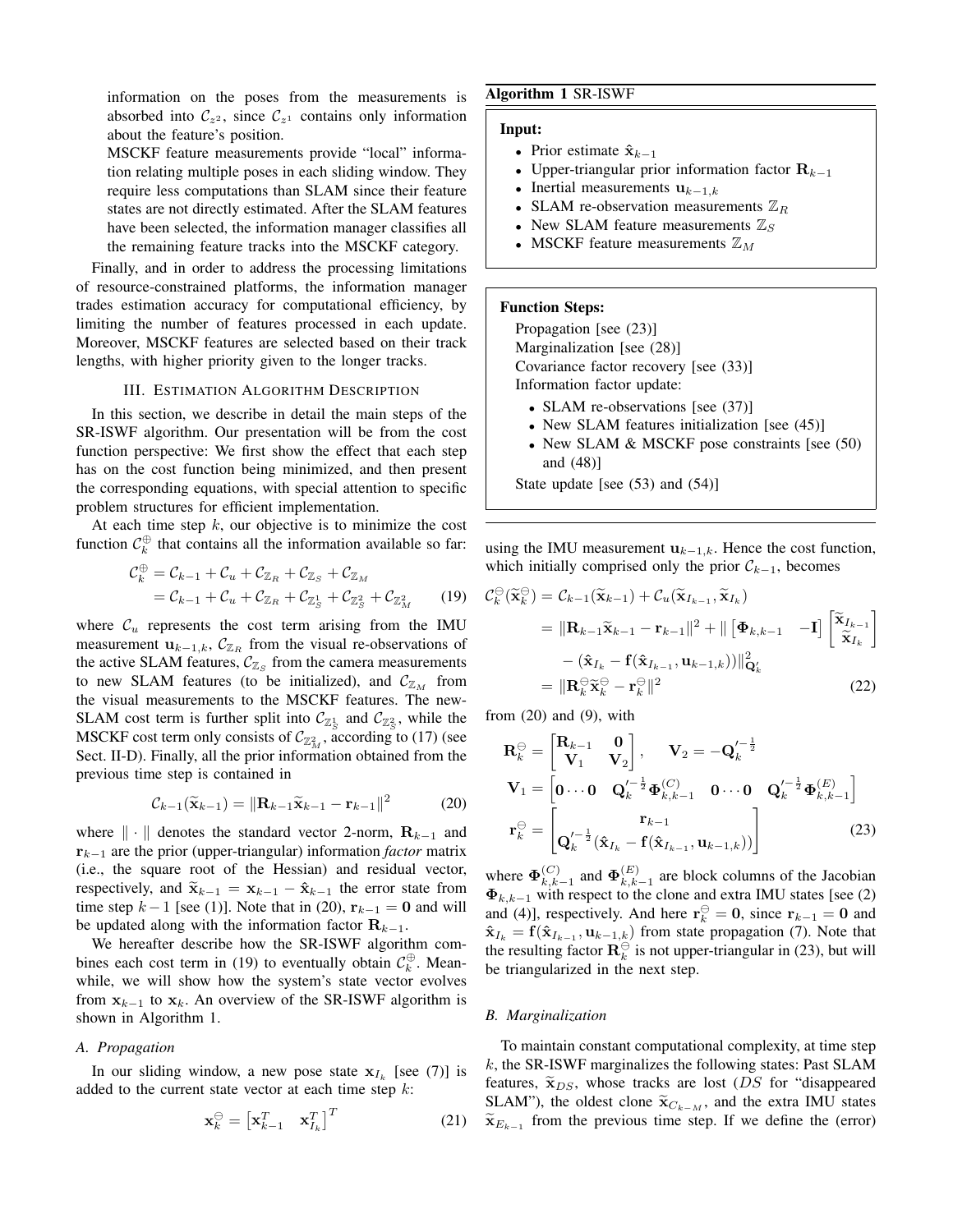state vector consisting of all states to be marginalized as

$$
\widetilde{\mathbf{x}}_k^M = \begin{bmatrix} \widetilde{\mathbf{x}}_{DS}^T & \widetilde{\mathbf{x}}_{C_{k-M}}^T & \widetilde{\mathbf{x}}_{E_{k-1}}^T \end{bmatrix}^T
$$
(24)

and denote  $\tilde{\mathbf{x}}_k^R$  the remaining states [following the structure in (1)] after removing  $\tilde{\mathbf{x}}_k^M$  from  $\tilde{\mathbf{x}}_k^{\ominus}$ , then we can write

$$
\mathbf{P}_M \widetilde{\mathbf{x}}_k^{\ominus} = \begin{bmatrix} \widetilde{\mathbf{x}}_k^{M^T} & \widetilde{\mathbf{x}}_k^{R^T} \end{bmatrix}^T
$$
 (25)

where  $P_M$  is a permutation matrix. In terms of the cost function, marginalization corresponds to removing  $\widetilde{\mathbf{x}}_k^M$  from the second frontient by minimizing with assumed to it. the cost function by minimizing with respect to it, i.e.,

$$
\mathcal{C}_{k}^{M}(\widetilde{\mathbf{x}}_{k}^{R}) = \min_{\widetilde{\mathbf{x}}_{k}^{M}} \mathcal{C}_{k}^{\ominus}(\widetilde{\mathbf{x}}_{k}^{\ominus}) = \min_{\widetilde{\mathbf{x}}_{k}^{M}} \mathcal{C}_{k}^{\ominus}(\widetilde{\mathbf{x}}_{k}^{M}, \widetilde{\mathbf{x}}_{k}^{R})
$$
(26)

Combining (22) and (25), we obtain:

$$
C_k^{\ominus}(\widetilde{\mathbf{x}}_k^M, \widetilde{\mathbf{x}}_k^R) = \|\mathbf{R}_k^{\ominus} \widetilde{\mathbf{x}}_k^{\ominus} - \mathbf{r}_k^{\ominus}\|^2
$$
  
\n
$$
= \|\mathbf{R}_k^{\ominus} \mathbf{P}_M^T \mathbf{P}_M \widetilde{\mathbf{x}}_k^{\ominus} - \mathbf{r}_k^{\ominus}\|^2
$$
  
\n
$$
= \|\mathbf{R}_k^{\ominus} \mathbf{P}_M^T \begin{bmatrix} \widetilde{\mathbf{x}}_k^M\\ \widetilde{\mathbf{x}}_k^R \end{bmatrix} - \mathbf{r}_k^{\ominus}\|^2
$$
 (27)

After performing QR factorization [7] (pages 248-250) on the column-permuted factor matrix  $\mathbf{R}_k^{\ominus} \mathbf{P}_M^T$ 

$$
\mathbf{R}_k \Theta_M^T = \begin{bmatrix} \mathbf{Q}^M & \mathbf{Q}^R \end{bmatrix} \begin{bmatrix} \mathbf{R}_k^M & \mathbf{R}_k^{MR} \\ 0 & \mathbf{R}_k^R \end{bmatrix}, \quad (28)
$$

(27) is written as

$$
C_k^{\ominus}(\widetilde{\mathbf{x}}_k^M, \widetilde{\mathbf{x}}_k^R) = \left\| \begin{bmatrix} \mathbf{R}_k^M & \mathbf{R}_k^{MR} \\ 0 & \mathbf{R}_k^R \end{bmatrix} \begin{bmatrix} \widetilde{\mathbf{x}}_k^M \\ \widetilde{\mathbf{x}}_k^R \end{bmatrix} - \begin{bmatrix} \mathbf{Q}^{M^T} \\ \mathbf{Q}^{R^T} \end{bmatrix} \mathbf{r}_k^{\ominus} \right\|^2
$$

$$
= \left\| \mathbf{R}_k^M \widetilde{\mathbf{x}}_k^M + \mathbf{R}_k^{MR} \widetilde{\mathbf{x}}_k^R - \mathbf{Q}^{M^T} \mathbf{r}_k^{\ominus} \right\|^2
$$

$$
+ \left\| \mathbf{R}_k^R \widetilde{\mathbf{x}}_k^R - \mathbf{Q}^{R^T} \mathbf{r}_k^{\ominus} \right\|^2 \tag{29}
$$

Since  $\mathbf{R}_k^M$  is invertible (from the QR process), for any  $\tilde{\mathbf{x}}_k^R$ , there always exists an  $\tilde{\mathbf{x}}_k^M$  that makes the first cost term in (29) zero. Hence, combining (26) and (29), the cost function after marginalization becomes

$$
\mathcal{C}_k^M(\widetilde{\mathbf{x}}_k^R) = \min_{\widetilde{\mathbf{x}}_k^M} \ \mathcal{C}_k^{\ominus}(\widetilde{\mathbf{x}}_k^M, \widetilde{\mathbf{x}}_k^R) = \left\| \mathbf{R}_k^R \widetilde{\mathbf{x}}_k^R - \mathbf{r}_k^R \right\|^2 \tag{30}
$$

where  $\mathbf{r}_k^R = \mathbf{Q}^{R^T} \mathbf{r}_k^{\ominus} = \mathbf{0}$  since  $\mathbf{r}_k^{\ominus} = \mathbf{0}$ .

# *C. Covariance Factor Recovery*

Before employing visual measurement updates, a robust VINS system requires an outlier rejection module. In addition to the 2-Point RANSAC [13], our SR-ISWF employs the standard Mahalanobis distance test:

$$
\gamma = \widetilde{\mathbf{z}}^T \mathbf{S}^{-1} \widetilde{\mathbf{z}}, \quad \mathbf{S} = \mathbf{H} \mathbf{P} \mathbf{H}^T + \sigma^2 \mathbf{I}
$$
 (31)

where  $\gamma$ ,  $\tilde{z}$ , **S**, **H**, **P**,  $\sigma$  represent the Mahalanobis distance, measurement residual, residual covariance, measurement Jacobian, covariance matrix, and measurement noise standard deviation, respectively, for any measurement **z**. Among these quantities, the only one not available is the covariance matrix **P**, which when expressed as the inverse of the Hessian matrix, equals:

$$
\mathbf{P} = (\mathbf{R}_k^{R^T} \mathbf{R}_k^{R})^{-1} = \mathbf{R}_k^{R^{-1}} \mathbf{R}_k^{R^{-T}} = \mathbf{U}_p \mathbf{U}_p^T \qquad (32)
$$

$$
\mathbf{U}_p = \mathbf{R}_k^{R^{-1}} \qquad (33)
$$

with  $U_p$  upper-triangular. Hence, **S** can be expressed as

$$
\mathbf{S} = \mathbf{B}\mathbf{B}^T + \sigma^2 \mathbf{I}, \quad \mathbf{B} = \mathbf{H}\mathbf{U}_p \tag{34}
$$

Note that this way we need not compute explicitly the covariance matrix **P**, which is numerically unstable since it shares the same condition number as the Hessian.

#### *D. Update: SLAM Re-observations*

Re-observations  $\mathbb{Z}_R$  of existing SLAM features are used to perform updates. Specifically, all such measurements contribute a cost term  $C_{\mathbb{Z}_R}$  as in (19), and thus [see (30) and (14)] the cost function becomes:

$$
C_k^{SR}(\widetilde{\mathbf{x}}_k^R) = C_k^M(\widetilde{\mathbf{x}}_k^R) + C_{\mathbb{Z}_R}(\widetilde{\mathbf{x}}_k^R)
$$
  
\n
$$
= ||\mathbf{R}_k^R \widetilde{\mathbf{x}}_k^R - \mathbf{r}_k^R||^2 + ||\mathbf{H}_{SR}\widetilde{\mathbf{x}}_k^R - \widetilde{\mathbf{z}}_R||_{\sigma^2}^2
$$
  
\n
$$
= \left\| \begin{bmatrix} \mathbf{R}_k^R \\ \frac{1}{\sigma} \mathbf{H}_{SR} \end{bmatrix} \widetilde{\mathbf{x}}_k^R - \begin{bmatrix} \mathbf{r}_k^R \\ \frac{1}{\sigma} \widetilde{\mathbf{z}}_R \end{bmatrix} \right\|^2
$$
(35)

where

$$
\mathbf{H}_{SR} = \begin{bmatrix} \vdots \\ \mathbf{H}_{SR}^j \\ \vdots \end{bmatrix}, \quad \widetilde{\mathbf{z}}_R = \begin{bmatrix} \vdots \\ \widetilde{\mathbf{z}}_R^j \\ \vdots \end{bmatrix}
$$

$$
\mathbf{H}_{SR}^j = \begin{bmatrix} \mathbf{0} \cdots \mathbf{0} & \mathbf{H}_f^j & \mathbf{0} \cdots \mathbf{0} & \mathbf{H}_x^j & \mathbf{0} \cdots \mathbf{0} \end{bmatrix} \qquad (36)
$$

for  $j = 1, ..., N_{SR}$ , with  $N_{SR}$  the total number of SLAM reobservation measurements, and the Jacobians  $\mathbf{H}_f^j$ ,  $\mathbf{H}_x^j$  and the residual  $\tilde{\mathbf{z}}_R^j$  are as in (13). If we perform the following thin QR factorization [7] (page 248):

$$
\begin{bmatrix} \mathbf{R}_k^R \\ \frac{1}{\sigma} \mathbf{H}_{SR} \end{bmatrix} = \mathbf{Q}^{SR} \mathbf{R}^{SR} \tag{37}
$$

Then, from (35), and after dropping a constant term, the cost function after the SLAM re-observation update becomes

$$
\mathcal{C}_k^{SR}(\widetilde{\mathbf{x}}_k^R) = \|\mathbf{R}_k^{SR}\widetilde{\mathbf{x}}_k^R - \mathbf{r}_k^{SR}\|^2 \tag{38}
$$

with

$$
\mathbf{r}_k^{SR} = \mathbf{Q}^{SR^T} \begin{bmatrix} \mathbf{r}_k^R \\ \frac{1}{\sigma} \widetilde{\mathbf{z}}_R \end{bmatrix}
$$
 (39)

The QR factorization in (37) is carried out very efficiently by taking advantage of the fact that  $\mathbf{R}_k^R$  is upper-triangular. Furthermore,  $\mathbf{r}_k^{SR}$  is obtained *in place* during the QR process (i.e.,  $\mathbf{Q}^{SR}$  does not need to be formed explicitly).

# *E. Update: New SLAM Features Initialization*

When new SLAM features become available (i.e., points whose tracks span the entire window), the SR-ISWF adds them in the state vector and updates the information factor accordingly. Recall that at this point, the system's state vector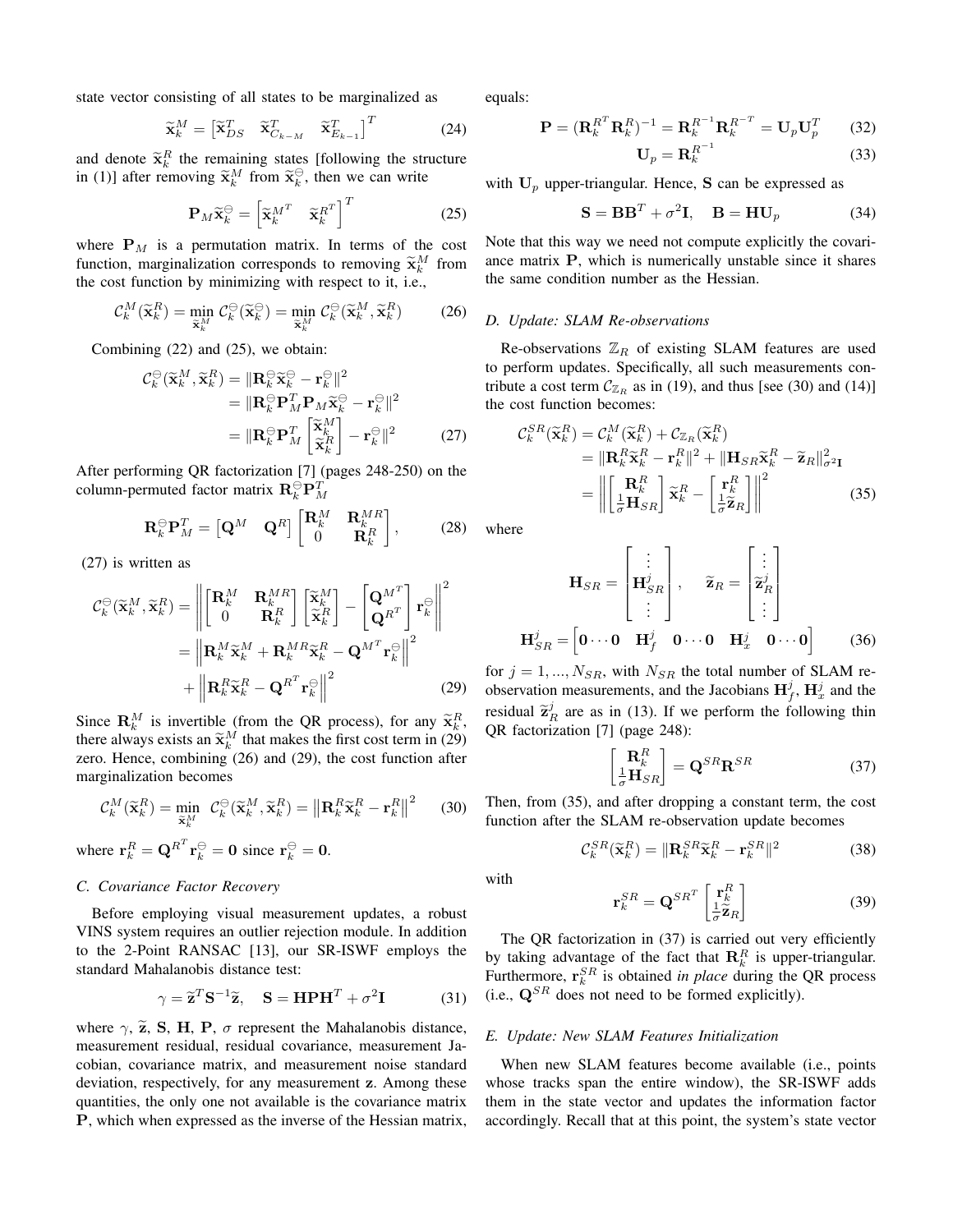has the following structure [see (1) and (12)]:

$$
\mathbf{x}_k^R = \begin{bmatrix} \mathbf{x}_S^T & \mathbf{x}_F^T \end{bmatrix}^T
$$
 (40)

and after adding the new SLAM features it becomes

$$
\mathbf{x}_{k} = \begin{bmatrix} \mathbf{x}_{S}^{T} & \mathbf{x}_{S}^{N^{T}} & \mathbf{x}_{F}^{T} \end{bmatrix}^{T}
$$
 (41)

where the new  $N_{NS}$  SLAM feature states,  $\mathbf{x}_S^N =$ <br>  $\begin{bmatrix} G_{\mathbf{n}}T & \cdots & G_{\mathbf{n}}T \end{bmatrix}^T$  are appended to the and of the  ${}^G\mathbf{p}_{f_1}^T$   $\cdots$   ${}^G\mathbf{p}_{f_{N_{NS}}}^T$   $\Big|^T$ , are appended to the end of the existing SLAM states, **x***S*.

As shown in (19), the cost term corresponding to the information from the new SLAM feature measurements,  $\mathcal{C}_{\mathbb{Z}_S}$ , is split into two parts (17):  $\mathcal{C}_{\mathbb{Z}_S}$  contains all the information on the features, while  $C_{\mathbb{Z}_S^2}$  involves only the poses. Hence, we use  $\mathcal{C}_{\mathbb{Z}_S^1}$  in this step to initialize new SLAM features, while  $C_{\mathbb{Z}_S^2}$  will be used in the next step (see Sect. III-F) to perform updates. Specifically, from (38) and (15), initializing new SLAM features corresponds to the cost function:

$$
C_k^{NS}(\widetilde{\mathbf{x}}_k) = C_k^{SR}(\widetilde{\mathbf{x}}_k^R) + C_{\mathbb{Z}_S^1}(\widetilde{\mathbf{x}}_S^N, \widetilde{\mathbf{x}}_F)
$$
  
\n
$$
= \|\mathbf{R}_k^{SR}\widetilde{\mathbf{x}}_k^R - \mathbf{r}_k^{SR}\|^2
$$
  
\n
$$
+ \sum_{j=1}^{N_{NS}} \|\mathbf{R}_f^{j \, G}\widetilde{\mathbf{p}}_{f_j} + \mathbf{F}_{1_S}^j\widetilde{\mathbf{x}}_F - \widetilde{\mathbf{z}}_{1_S}^j\|^2_{\sigma^2 \mathbf{I}}
$$
(42)

If we partition the current upper-triangular information factor,  $\mathbf{R}_k^{SR}$ , and the corresponding residual vector,  $\mathbf{r}_k^{SR}$ , according to the state  $x_k^R$  in (40) as:

$$
\mathbf{R}_k^{SR} = \begin{bmatrix} \mathbf{R}_{SS} & \mathbf{R}_{SF} \\ \mathbf{0} & \mathbf{R}_{FF} \end{bmatrix}, \quad \mathbf{r}_k^{SR} = \begin{bmatrix} \mathbf{r}_S \\ \mathbf{r}_F \end{bmatrix} \tag{43}
$$

then the cost function in (42), after initializing the new SLAM features, becomes

$$
\mathcal{C}_k^{NS}(\widetilde{\mathbf{x}}_k) = \|\mathbf{R}_k^{NS}\widetilde{\mathbf{x}}_k - \mathbf{r}_k^{NS}\|^2 \tag{44}
$$

$$
\mathbf{R}_{k}^{NS} = \begin{bmatrix} \mathbf{R}_{SS} & \frac{1}{2} & \frac{1}{2} \mathbf{R}_{f}^{1} & -\frac{0}{2} & - - - - - - - \frac{1}{2} & \frac{1}{2} \mathbf{F}_{1s}^{T} \\ \frac{1}{2} & \frac{1}{2} & \frac{1}{2} & \frac{1}{2} \\ \frac{1}{2} & \frac{1}{2} & \frac{1}{2} & \frac{1}{2} \mathbf{R}_{f}^{N_{NS}} & \frac{1}{2} & \frac{1}{2} \mathbf{F}_{1s}^{N_{NS}} \\ -\frac{1}{2} & - \frac{1}{2} & - - - - - \frac{1}{2} & - \frac{\frac{1}{2} \mathbf{R}_{f}^{N_{NS}}}{2} & - \frac{1}{2} & \frac{1}{2} \mathbf{F}_{1s}^{N_{NS}} \end{bmatrix} \tag{45}
$$

$$
\mathbf{r}_k^{NS} = \begin{bmatrix} \mathbf{r}_S \\ -\frac{1}{\sigma} \mathbf{\tilde{z}}_{1_S}^{\mathsf{T}} - \mathbf{r}_S \\ \vdots \\ -\frac{1}{\sigma} \mathbf{\tilde{z}}_{1_S}^{N_{NS}} \\ \mathbf{r}_F \end{bmatrix}
$$
(46)

Note that  $\mathbf{R}_k^{NS}$  in (45) is already upper-triangular, since both  $\mathbf{R}_{SS}$  and  $\mathbf{R}_{FF}$  are upper-triangular [see (43)], and  $\mathbf{R}_f^j$ ,  $j = 1, ..., N_{NS}$ , are upper-triangular from the Givens rotation operations in (18).

## *F. Update: New SLAM & MSCKF Pose Constraints*

The last update step incorporates the pose-constraint information from both new-SLAM and MSCKF feature mea-

surements. Specifically, [see (19), (44), and (16)], this step corresponds to the following changes to the cost function:

$$
\mathcal{C}_{k}^{\oplus}(\widetilde{\mathbf{x}}_{k}) = \mathcal{C}_{k}^{NS}(\widetilde{\mathbf{x}}_{k}) + \mathcal{C}_{\mathbb{Z}_{S}^{2}}(\widetilde{\mathbf{x}}_{F}) + \mathcal{C}_{\mathbb{Z}_{M}^{2}}(\widetilde{\mathbf{x}}_{F})
$$
\n
$$
= \|\mathbf{R}_{k}^{NS}\widetilde{\mathbf{x}}_{k} - \mathbf{r}_{k}^{NS}\|^{2} + \sum_{j=1}^{N_{NS}} \|\mathbf{F}_{2_{S}}^{j}\widetilde{\mathbf{x}}_{F} - \widetilde{\mathbf{z}}_{2_{S}}^{j}\|_{\sigma^{2}\mathbf{I}}^{2}
$$
\n
$$
+ \sum_{i=1}^{N_{M}} \|\mathbf{F}_{2_{M}}^{i}\widetilde{\mathbf{x}}_{F} - \widetilde{\mathbf{z}}_{2_{M}}^{i}\|_{\sigma^{2}\mathbf{I}}^{2} \tag{47}
$$

Note that both  $\mathcal{C}_{\mathbb{Z}_S^2}$  and  $\mathcal{C}_{\mathbb{Z}_M^2}$  involve only the pose state  $\widetilde{\mathbf{x}}_F$ , which is, by design, at the end of the state vector  $\widetilde{\mathbf{x}}_k$ [see (41)]. After performing thin-QR factorization on the following stacked Jacobians corresponding to the pose part of the current factor:

$$
\begin{bmatrix}\n\mathbf{R}_{FF} \\
\vdots \\
\frac{1}{\sigma}\mathbf{F}_{2s}^{j} \\
\vdots \\
\frac{1}{\sigma}\mathbf{F}_{2M}^{i} \\
\vdots\n\end{bmatrix} = \mathbf{Q}_{FF}^{\oplus}\mathbf{R}_{FF}^{\oplus},
$$
\n(48)

the cost function, in  $(47)$ , becomes [see  $(45)$  and  $(46)$ ]:

$$
\mathcal{C}_k^{\oplus}(\widetilde{\mathbf{x}}_k) = \|\mathbf{R}_k^{\oplus} \widetilde{\mathbf{x}}_k - \mathbf{r}_k^{\oplus}\|^2 \tag{49}
$$

$$
\mathbf{R}_{k}^{\oplus} = \begin{bmatrix} \mathbf{R}_{SS} - \mathbf{I}_{\overline{\sigma}} & \mathbf{I}_{\overline{\sigma}} & \mathbf{I}_{\overline{\sigma}} \\ \mathbf{I}_{\overline{\sigma}} & \mathbf{I}_{\overline{\sigma}} & \mathbf{I}_{\overline{\sigma}} \\ \mathbf{I}_{\overline{\sigma}} & \mathbf{I}_{\overline{\sigma}} & \mathbf{I}_{\overline{\sigma}} \\ \mathbf{I}_{\overline{\sigma}} & \mathbf{I}_{\overline{\sigma}} & \mathbf{I}_{\overline{\sigma}} \end{bmatrix} \quad (50)
$$
\n
$$
\mathbf{R}_{k}^{\oplus} = \begin{bmatrix} \mathbf{I}_{\overline{\sigma}} & \mathbf{I}_{\overline{\sigma}} & \mathbf{I}_{\overline{\sigma}} & \mathbf{I}_{\overline{\sigma}} \\ \mathbf{I}_{\overline{\sigma}} & \mathbf{I}_{\overline{\sigma}} & \mathbf{I}_{\overline{\sigma}} & \mathbf{I}_{\overline{\sigma}} \\ \mathbf{I}_{\overline{\sigma}} & \mathbf{I}_{\overline{\sigma}} & \mathbf{I}_{\overline{\sigma}} & \mathbf{I}_{\overline{\sigma}} \end{bmatrix} \quad (50)
$$
\n
$$
\mathbf{r}_{k}^{\oplus} = \begin{bmatrix} \mathbf{I}_{\overline{S}} & \mathbf{I}_{\overline{\sigma}} & \mathbf{I}_{\overline{\sigma}} & \mathbf{I}_{\overline{\sigma}} \\ \mathbf{I}_{\overline{\sigma}} & \mathbf{I}_{\overline{S}} & \mathbf{I}_{\overline{\sigma}} \\ \mathbf{I}_{\overline{\sigma}} & \mathbf{I}_{\overline{S}} & \mathbf{I}_{\overline{\sigma}} \\ \mathbf{I}_{\overline{\sigma}} & \mathbf{I}_{\overline{S}} & \mathbf{I}_{\overline{\sigma}} \end{bmatrix}, \quad \mathbf{r}_{\overline{F}}^{\oplus} = \mathbf{Q}_{FF}^{\oplus T} \begin{bmatrix} \mathbf{I}_{F} \\ \mathbf{I}_{\overline{\sigma}} \\ \mathbf{I}_{\overline{\sigma}}^{j} \\ \mathbf{I}_{\overline{\sigma}}^{j} \\ \mathbf{I}_{\overline{\sigma}}^{j} \end{bmatrix} \quad (51)
$$

where (51) is computed *in place* through the QR process, i.e., without explicitly forming  $\mathbf{Q}_{FF}^{\oplus}$ .

- Note that this step is very efficient for two reasons:
- 1) We only need to stack and perform QR on the pose Jacobian part [see (48)], instead of working with the whole factor.
- 2) Due to the upper-triangular structure of  $\mathbf{R}_{FF}$ , and the block upper-triangular structure of the Jacobians  $\mathbf{F}_{2s}^{j}$ and  $\mathbf{F}_{2M}^{i}$  (see Sect. II-C), a row permutation can bring the stacked matrix in (48) into a block upper-triangular form (with a large portion of zeros at the bottom left corner), which allows very efficient QR.
- At this point, the information factor has been updated, into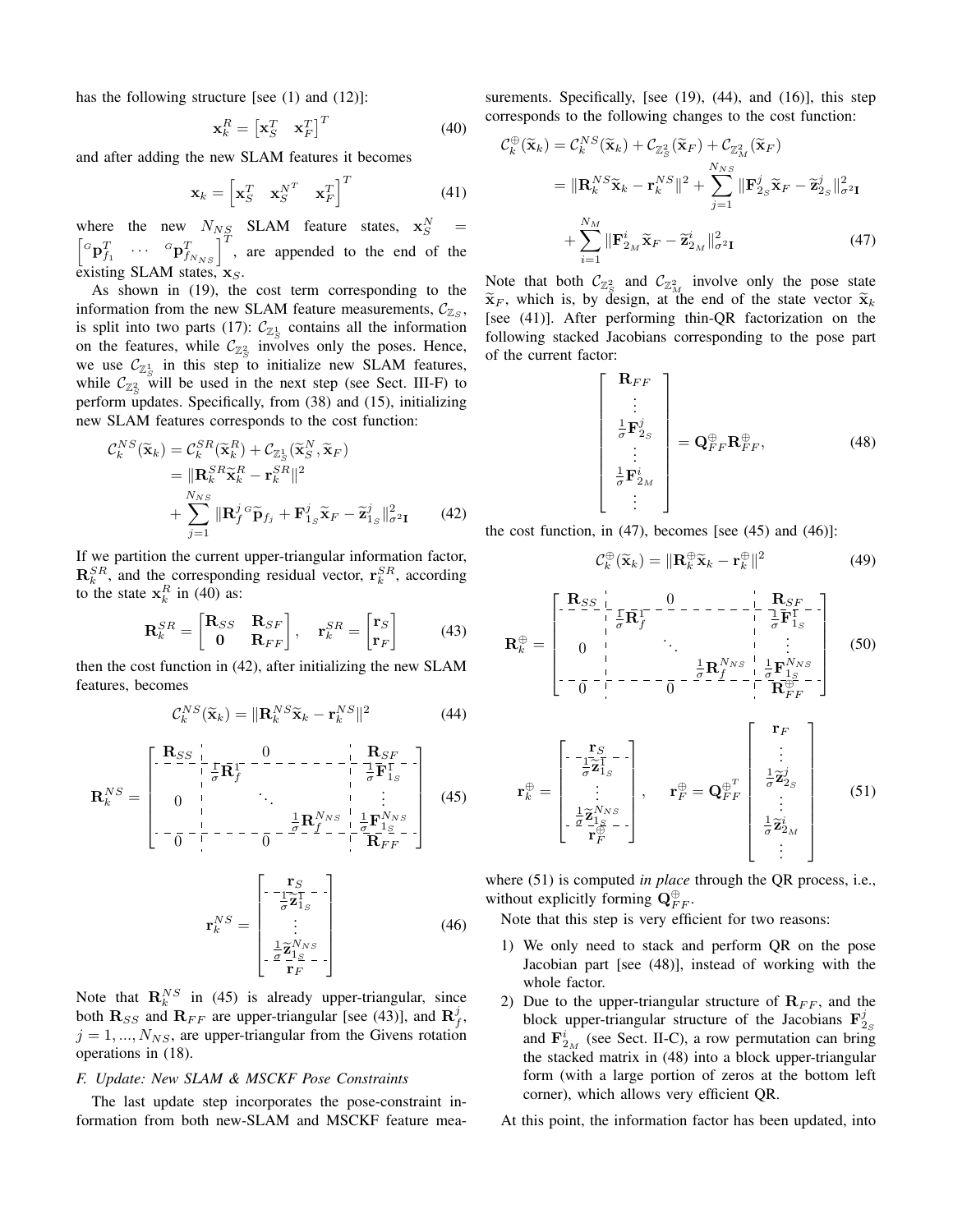$\mathbf{R}_k^{\oplus}$ , using all the information inside the sliding window.

## *G. State Update*

The last step in the SR-ISWF algorithm is to update the state, by minimizing (49) with respect to the error state vector:

$$
\min_{\widetilde{\mathbf{x}}_k} \mathcal{C}_k^{\oplus}(\widetilde{\mathbf{x}}_k) = \min_{\widetilde{\mathbf{x}}_k} \|\mathbf{R}_k^{\oplus} \widetilde{\mathbf{x}}_k - \mathbf{r}_k^{\oplus}\|^2 \tag{52}
$$

Since  $\mathbf{R}_k^{\oplus}$  is upper-triangular and invertible, this corresponds to solving the linear equation

$$
\mathbf{R}_k^{\oplus} \widetilde{\mathbf{x}}_k = \mathbf{r}_k^{\oplus} \tag{53}
$$

which simply requires an efficient back-substitution. Moreover, even faster solutions are achieved by noticing that the top-left portion of  $\mathbf{R}_k^{\oplus}$ , corresponding to the SLAM features, is block-diagonal [see (50)].

Finally, after solving for  $\tilde{\mathbf{x}}_k$ , the state update is given by

$$
\hat{\mathbf{x}}_k^{\oplus} = \hat{\mathbf{x}}_k + \widetilde{\mathbf{x}}_k \tag{54}
$$

where  $\hat{\mathbf{x}}_k$  comprises estimates for the states considered in the previous time step,  $\hat{\mathbf{x}}_{k-1}$ , as well as the new pose state estimate (from propagation) and the new SLAM feature estimates (from triangulation).

At this point, both the information factor  $\mathbf{R}_k^{\oplus}$  and the state estimate  $\hat{\mathbf{x}}_k^{\oplus}$  have been updated, and will serve as the prior state estimate and prior information factor, respectively, for the next time step.<sup>5</sup>

## IV. EXPERIMENTAL RESULTS

The goal of our experiments is to validate the capability of the proposed SR-ISWF algorithm for real-time operation on commercial-grade, resource-constrained devices, such as cell phones. We compare our algorithm to what is considered to be the state-of-the-art VINS in terms of accuracy and speed on mobile devices, the MSC-KF<sup>6</sup> [20, 10, 8], as well as our efficient single-precision implementation of the shortterm smoother (STS) of [4], which is a square-root inverse sliding window filter that does not take advantage of the problem structure. For fair comparisons, all three algorithms use the same feature selection scheme and estimate the timesynchronization, rolling shutter, and extrinsic parameters.

A Samsung S4 mobile phone is used as our testbed. The S4 is equipped with a 1.6 GHz quad-core Cortex-A15 ARM CPU, a MEMS-quality IMU running at 100 Hz, and a rollingshutter camera providing images with resolution  $640 \times 480$  at 30 Hz. The camera and the IMU have separate clocks, while the image time-stamps are inaccurate.

We implemented a single-threaded pipeline consisting of feature extraction and tracking to provide visual measurements to the filter. First, the pipeline extracts 200 Harris corners [9] from images acquired at a frequency of 15 Hz, while these

TABLE I COMPARISON: LOOP-CLOSURE ERROR PERCENTAGES

|           | Trajectory | MSC-KF          | <b>STS</b> | <b>SR-ISWF</b>  |
|-----------|------------|-----------------|------------|-----------------|
|           | Length (m) | $\mathscr{O}_0$ | $(\%)$     | $\mathscr{G}_o$ |
| Dataset 1 | 285        | 0.65            | 0.48       | 0.44            |
| Dataset 2 | 56         | 0.52            | 0.71       | 0.77            |
| Dataset 3 | 97         | 0.5             | 0.52       | 0.55            |
| Dataset 4 | 105        | 0.58            | 0.74       | 07              |
| Dataset 5 | 198        | 0.42            | 0.35       | 0.27            |

TABLE II COMPARISON: TIMING RESULTS PER FILTER UPDATE (MSEC)

|                | MSC-KF     | <b>STS</b> | <b>SR-ISWF</b> |
|----------------|------------|------------|----------------|
| Filter Update  |            |            |                |
| Mean / Std     | 50.7 / 6.8 | 52.1 / 7.0 | 23.5/4.3       |
| Total Pipeline |            |            |                |
| Mean           | 114.4      | 100.2      | 71.8           |

features are tracked using the Kanade-Lucas-Tomasi (KLT) algorithm [18] across images. Then, a 2-Point RANSAC [13] is used for initial outlier rejection. The visual measurements are assumed to be contaminated by zero-mean white Gaussian noise with  $\sigma = 1.5$  pixels. After that, the information manager selects a maximum of 20 SLAM and 60 MSCKF features, respectively. These feature measurements are then fed to the filter, which maintains a sliding window of 10 cloned poses. These clones are selected at a frequency of approximately 5 Hz. To achieve fast operation, our whole pipeline is running in single-precision floating-point format and is optimized for the ARM NEON co-processor.

### *A. Localization Accuracy*

In the experiments, several indoor datasets were collected using the S4 cell phone sensors. In all the datasets, the device was returned back to its starting position. This allows us to quantitatively evaluate the accuracy of the estimators using the loop closure error percentage, which is computed as the ratio of the distance between the estimated starting and ending points against the total distance travelled (see Table I). In addition, to visualize the estimation accuracy, we overlay the trajectories onto the blueprints of the floor plans as reference.<sup>7</sup> Figs. 1 - 3 depict the trajectory estimates by the SR-ISWF and the MSC-KF. As evident, the estimated trajectories from the SR-ISWF and the MSC-KF differ in certain parts, but in most places they overlay each other. That, as well as the results in Table I lead us to believe that all three algorithms achieve comparable levels of accuracy.<sup>8</sup>

#### *B. Computational Efficiency*

Table II compares the processing times in milliseconds (msec) of the three algorithms running on the S4 mobile phone.

<sup>5</sup>The SR-ISWF allows iterative updates (i.e., re-linearization of all measurements), at each time step, hence reducing the effect of linearization errors. This requires repeating the process of the factor and state updates, after re-linearizing the measurements around the current, new, state estimates. In this case, the SR-ISWF becomes a sliding-window smoother.

<sup>6</sup>Specifically the version demonstrated at RSS 2014 [8].

<sup>7</sup>This is done based on the prior knowledge of the starting point and the initial heading direction, which are projected on the blueprints.

<sup>&</sup>lt;sup>8</sup>We are currently in the process of preparing off-line, high-accuracy maps of the testing area, which will allow us to better quantify the errors of the estimators throughout their trajectories.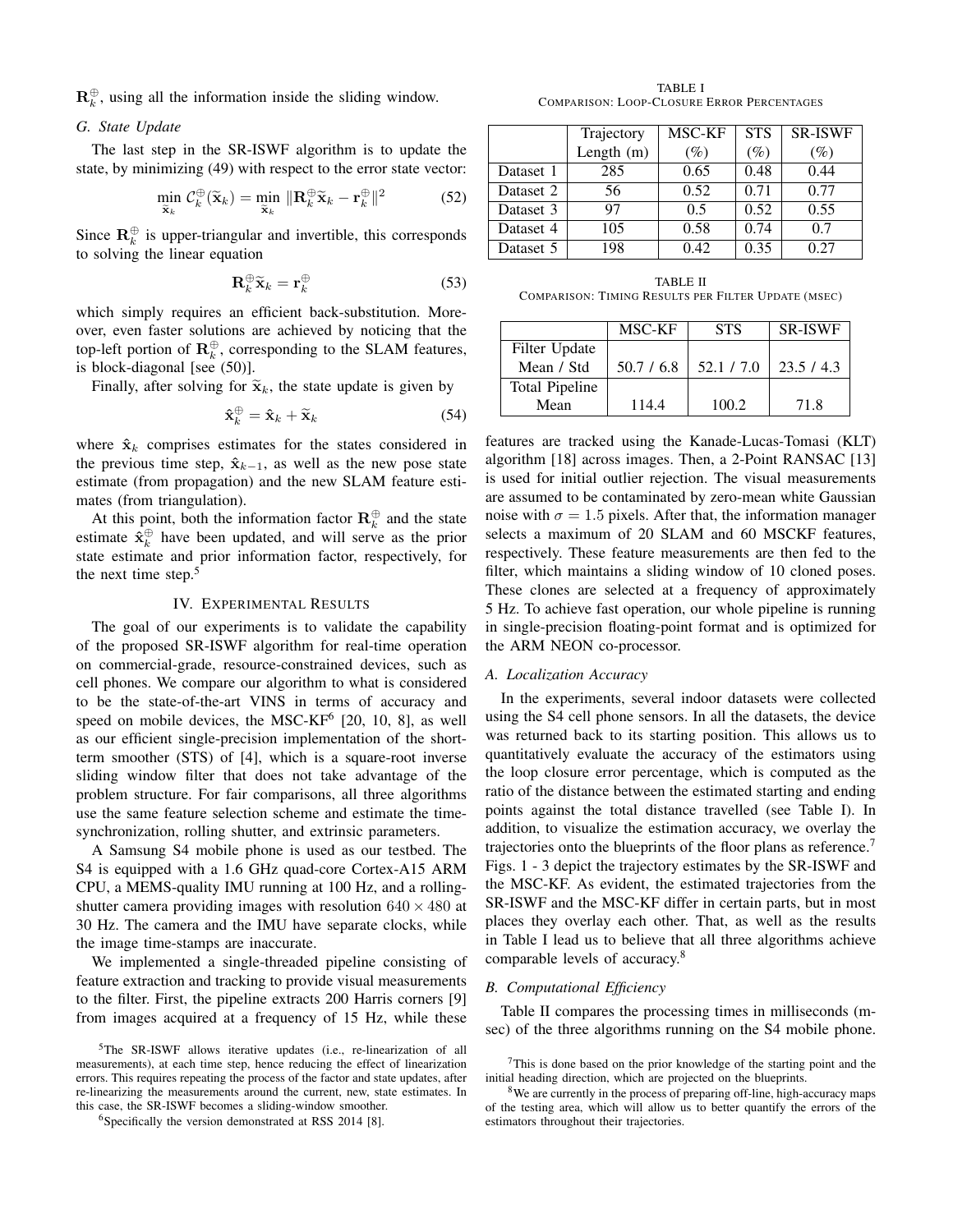

Fig. 1. Dataset 1: Overhead  $x - y$  view of the estimated 3D trajectories.



Fig. 2. Dataset 4: Overhead  $x - y$  view of the estimated 3D trajectories.

As evident the SR-ISWF outperforms the other approaches in terms of speed (the filter update requires less than half of the time of either the MSC-KF or the STS), and achieves better than real-time operation.<sup>9</sup> This significant performance gain is attributed to the efficiency of the proposed SR-ISWF algorithm (see Sect. III), as well as the ability to operate in singleprecision data format thanks to the square-root formulation.

Finally, we aim to compare our SR-ISWF with the iterative Kalman smoother (IKS) in [14]. The current optimized implementation of the IKS, however, can process MSCKF but not



Fig. 3. Dataset 5: Overhead  $x - y$  view of the estimated 3D trajectories.

SLAM features. Thus, we are only able to provide qualitative comparison results: In terms of estimation accuracy, the two algorithms perform similarly under nominal conditions, yet the IKS is more robust to disturbances (e.g., abrupt changes in the time-synchronization due to changes in the lightening conditions, navigating through featureless areas, etc). In terms of speed, since the IKS employs iterative updates at each timestep, it runs slower than the MSC-KF (see Table II), thus, the IKS requires significantly more time than our SR-ISWF.

# V. CONCLUSIONS

In this paper, we presented a square root inverse sliding window filter (SR-ISWF) for high-precision, real-time vision-aided inertial navigation systems (VINS) on resourceconstrained mobile devices. Due to the square-root formulation, the proposed algorithm enjoys better numerical properties than an inverse filter (INVF), which enables using singleprecision format for performing numerical operations very fast. We provided detailed derivations of all the steps of the SR-ISWF, which take advantage of the particular structure of the matrices involved, to deliver significant computational gain. A complete VINS with the proposed algorithm is implemented, using single precision format and ARM NEON instructions for specific steps. Experiments are carried out using a Samsung S4 mobile phone, and the proposed algorithm is compared with the state-of-the-art MSC-KF [8] and the short-term smoother in [4]. Our results show that, the SR-ISWF achieves comparable positioning accuracy with competing algorithms, while significantly outperforms them in terms of speed.

### ACKNOWLEDGEMENTS

This work was supported by the University of Minnesota through the Digital Technology Center (DTC), AFOSR (FA9550-10-1-0567), and the National Science Foundation (IIS-1328722).

### **REFERENCES**

<sup>9</sup>To the best of our knowledge, this is by far the fastest VINS algorithm on mobile devices, which if needed can run at full frame rate (e.g., fast motion).

[1] Project Tango, https://www.google.com/atap/projecttango.